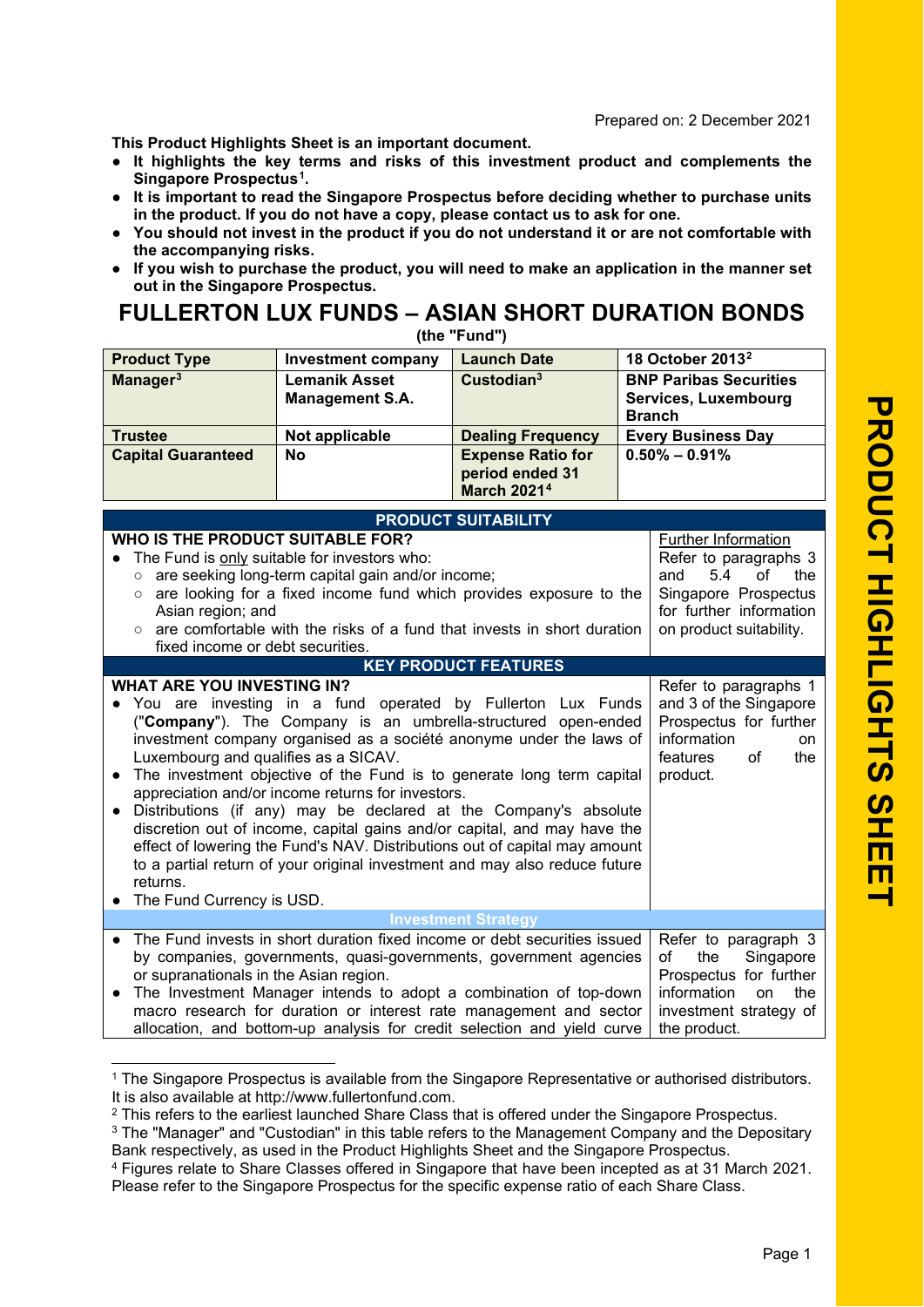| positioning.<br>The Fund may use FDIs as part of the investment strategy, in addition to<br>$\bullet$<br>efficient portfolio management and hedging purposes.                                                                                                                                                                                                                                                                                                                                                                                                                                                                                                                                                                                                                                                                                                                                                                                                                                                                                                                                                                                                                                                                                                                                                                                                                                                                                                                                                                                                                                                                                                                                                                                                                                                                                                                                                                                                                                                                                                                                                                                                                                                                                                                                                                                                                                                                                            |                                                                                                                                                                         |
|----------------------------------------------------------------------------------------------------------------------------------------------------------------------------------------------------------------------------------------------------------------------------------------------------------------------------------------------------------------------------------------------------------------------------------------------------------------------------------------------------------------------------------------------------------------------------------------------------------------------------------------------------------------------------------------------------------------------------------------------------------------------------------------------------------------------------------------------------------------------------------------------------------------------------------------------------------------------------------------------------------------------------------------------------------------------------------------------------------------------------------------------------------------------------------------------------------------------------------------------------------------------------------------------------------------------------------------------------------------------------------------------------------------------------------------------------------------------------------------------------------------------------------------------------------------------------------------------------------------------------------------------------------------------------------------------------------------------------------------------------------------------------------------------------------------------------------------------------------------------------------------------------------------------------------------------------------------------------------------------------------------------------------------------------------------------------------------------------------------------------------------------------------------------------------------------------------------------------------------------------------------------------------------------------------------------------------------------------------------------------------------------------------------------------------------------------------|-------------------------------------------------------------------------------------------------------------------------------------------------------------------------|
| Parties Involved<br><b>WHO ARE YOU INVESTING WITH?</b><br>The Management Company is Lemanik Asset Management S.A.<br>$\bullet$<br>The Investment Manager and Singapore Representative is Fullerton Fund<br>$\bullet$<br>Management Company Ltd.<br>The Depositary Bank is BNP Paribas Securities Services, Luxembourg<br>$\bullet$<br>Branch.                                                                                                                                                                                                                                                                                                                                                                                                                                                                                                                                                                                                                                                                                                                                                                                                                                                                                                                                                                                                                                                                                                                                                                                                                                                                                                                                                                                                                                                                                                                                                                                                                                                                                                                                                                                                                                                                                                                                                                                                                                                                                                            | Refer to paragraph 2<br>Singapore<br>of<br>the<br>Prospectus for further<br>information on<br>their<br>roles<br>and<br>responsibilities,<br>and<br>what happens if they |
| <b>KEY RISKS</b>                                                                                                                                                                                                                                                                                                                                                                                                                                                                                                                                                                                                                                                                                                                                                                                                                                                                                                                                                                                                                                                                                                                                                                                                                                                                                                                                                                                                                                                                                                                                                                                                                                                                                                                                                                                                                                                                                                                                                                                                                                                                                                                                                                                                                                                                                                                                                                                                                                         | become insolvent.                                                                                                                                                       |
| WHAT ARE THE KEY RISKS OF THIS INVESTMENT?                                                                                                                                                                                                                                                                                                                                                                                                                                                                                                                                                                                                                                                                                                                                                                                                                                                                                                                                                                                                                                                                                                                                                                                                                                                                                                                                                                                                                                                                                                                                                                                                                                                                                                                                                                                                                                                                                                                                                                                                                                                                                                                                                                                                                                                                                                                                                                                                               | Refer to paragraph 5                                                                                                                                                    |
| The value of the product and its distributions may rise or fall. These<br>risk factors may cause you to lose some or all of your investment<br>(including initial principal investment). You should note that the NAV of<br>the Fund has potential for high volatility due to its investment policies<br>or portfolio management techniques.                                                                                                                                                                                                                                                                                                                                                                                                                                                                                                                                                                                                                                                                                                                                                                                                                                                                                                                                                                                                                                                                                                                                                                                                                                                                                                                                                                                                                                                                                                                                                                                                                                                                                                                                                                                                                                                                                                                                                                                                                                                                                                             | Singapore<br>of<br>the<br>Prospectus for further<br>information on risks of<br>the product.                                                                             |
| <b>Market and Credit Risks</b>                                                                                                                                                                                                                                                                                                                                                                                                                                                                                                                                                                                                                                                                                                                                                                                                                                                                                                                                                                                                                                                                                                                                                                                                                                                                                                                                                                                                                                                                                                                                                                                                                                                                                                                                                                                                                                                                                                                                                                                                                                                                                                                                                                                                                                                                                                                                                                                                                           |                                                                                                                                                                         |
| You are exposed to the risk of investing in emerging and less<br>$\bullet$<br>developed markets.<br>○ The legal, judicial and regulatory infrastructure of such markets is still<br>developing and there is much legal uncertainty.<br>You are exposed to political, regulatory and economic risks.<br>$\bullet$<br>o Economic and/or political instability could lead to legal, fiscal and<br>regulatory changes. Taxes or exchange controls can be imposed<br>suddenly. Assets could be compulsorily re-acquired without adequate<br>compensation. Inflation and deflation may result in a decline in the<br>value of the Fund's portfolio.<br>Tax law and practice in certain countries is not clearly established.<br>$\circ$<br>Additional taxation that is not anticipated when investments are made,<br>valued or disposed of may be imposed.<br>You are exposed to market custody and settlement risks.<br>Securities markets in some countries lack the liquidity, efficiency and<br>$\circ$<br>regulatory controls of more developed markets. Provisions for custody<br>and legal/beneficial interests and settlement procedures may be less<br>developed than more mature markets. Depositary Bank and sub-<br>custodians may default. The Fund may be affected by inability to<br>repatriate income, capital or sale proceeds.<br>You are exposed to credit risks.<br>○ The issuer of securities and counterparties to transactions may default<br>on their obligations.<br>Credit ratings of an investment are largely based on historical<br>$\circ$<br>information and may not reflect current financial, volatility or liquidity<br>conditions.<br>o Lower rated, higher yielding debt securities are subject to greater<br>market and credit risks than higher rated securities.<br>You are exposed to interest rate risks.<br>o Values of bonds and other debt instruments usually rise and fall in<br>response to changes in interest rates.<br>You are exposed to exchange rate risks.<br>o The Fund's investments may be denominated in different currencies<br>and affected by exchange rate fluctuations.<br>o The Fund and certain Share Classes are not denominated in the<br>Singapore Dollar and investors may be exposed to exchange rate<br>risks. The Investment Manager may not fully hedge the foreign<br>currency exposure, although it may have the discretion to do so.<br>You are exposed to currency control risks. |                                                                                                                                                                         |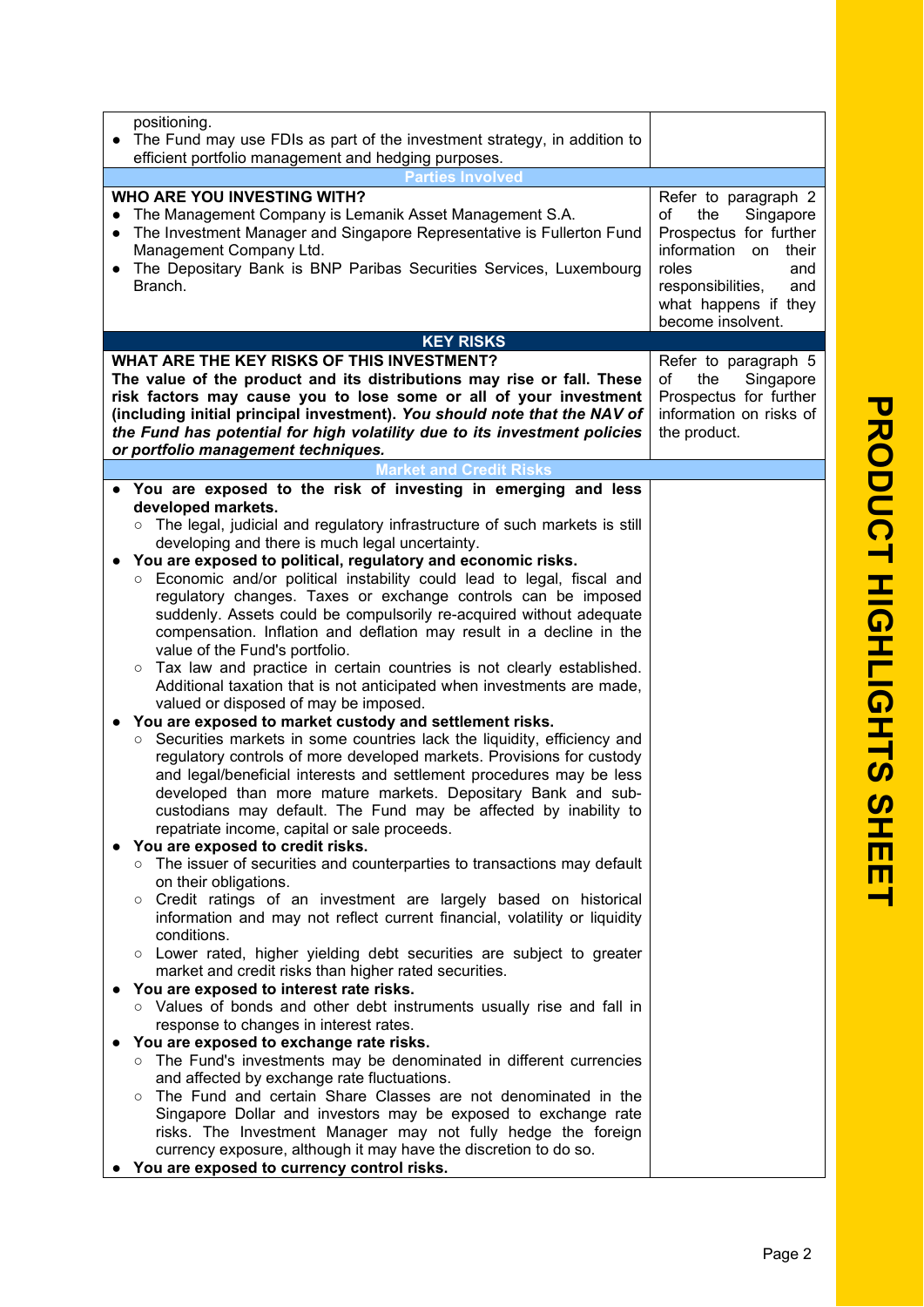|                                                                  | o Certain Asian currencies are not freely convertible and are subject to<br>foreign exchange control policies and repatriation restrictions. The<br>Fund's investments may also be affected by changes in currency and<br>exchange control policies and regulations.<br>You are exposed to the risks of UK withdrawing from the EU (Brexit).<br>Brexit may lead to political and economic uncertainty and periods of<br>$\circ$<br>exacerbated volatility. Currency volatility and the downgrading of UK's<br>sovereign credit rating may impact the Fund's performance.                                                                                                                                                                                                                                                                                                                                                                                                                                                                                                                                                                                                                                                                                                                                                                                                |                                |                        |
|------------------------------------------------------------------|-------------------------------------------------------------------------------------------------------------------------------------------------------------------------------------------------------------------------------------------------------------------------------------------------------------------------------------------------------------------------------------------------------------------------------------------------------------------------------------------------------------------------------------------------------------------------------------------------------------------------------------------------------------------------------------------------------------------------------------------------------------------------------------------------------------------------------------------------------------------------------------------------------------------------------------------------------------------------------------------------------------------------------------------------------------------------------------------------------------------------------------------------------------------------------------------------------------------------------------------------------------------------------------------------------------------------------------------------------------------------|--------------------------------|------------------------|
|                                                                  |                                                                                                                                                                                                                                                                                                                                                                                                                                                                                                                                                                                                                                                                                                                                                                                                                                                                                                                                                                                                                                                                                                                                                                                                                                                                                                                                                                         |                                |                        |
|                                                                  |                                                                                                                                                                                                                                                                                                                                                                                                                                                                                                                                                                                                                                                                                                                                                                                                                                                                                                                                                                                                                                                                                                                                                                                                                                                                                                                                                                         |                                |                        |
|                                                                  | The Fund is not listed and you can redeem only on Dealing Days via                                                                                                                                                                                                                                                                                                                                                                                                                                                                                                                                                                                                                                                                                                                                                                                                                                                                                                                                                                                                                                                                                                                                                                                                                                                                                                      |                                |                        |
|                                                                  | the Singapore Representative or approved distributors.                                                                                                                                                                                                                                                                                                                                                                                                                                                                                                                                                                                                                                                                                                                                                                                                                                                                                                                                                                                                                                                                                                                                                                                                                                                                                                                  |                                |                        |
|                                                                  |                                                                                                                                                                                                                                                                                                                                                                                                                                                                                                                                                                                                                                                                                                                                                                                                                                                                                                                                                                                                                                                                                                                                                                                                                                                                                                                                                                         | <b>Product-Specific Risks</b>  |                        |
|                                                                  | You are exposed to derivatives risks.<br>The Fund may use FDIs and these investments carry their own<br>$\circ$<br>specific risks. Certain investments may be subject to greater volatility,<br>counterparty risks and higher degree of risks. Further, futures<br>transactions may be "leveraged" or "geared".<br>You are exposed to non-investment grade securities risks.<br>Issuers of non-investment grade securities are exposed to adverse<br>$\circ$<br>business, financial or economic conditions, which could lead to non-<br>payment of interest and principal. Prices of non-investment grade<br>securities may be affected by individual corporate developments,<br>economic conditions and illiquid markets to a greater extent than<br>investment grade securities.<br>You are exposed to CIBM risks.<br>o The CIBM is an OTC market in development with smaller market<br>capitalisation and trading volume compared to more developed<br>markets. This means higher volatility and spread prices, and exposure<br>to higher settlement, counterparty and regulatory risks.<br>You are exposed to LIBOR transition risk.<br>○ LIBOR is set to be phased out by the end of 2021. The transition from<br>LIBOR including its variants to alternative reference rates is expected<br>to impact existing and future derivatives transactions and securities |                                |                        |
|                                                                  | with uncertainty.                                                                                                                                                                                                                                                                                                                                                                                                                                                                                                                                                                                                                                                                                                                                                                                                                                                                                                                                                                                                                                                                                                                                                                                                                                                                                                                                                       |                                |                        |
|                                                                  |                                                                                                                                                                                                                                                                                                                                                                                                                                                                                                                                                                                                                                                                                                                                                                                                                                                                                                                                                                                                                                                                                                                                                                                                                                                                                                                                                                         | <b>FEES AND CHARGES</b>        |                        |
|                                                                  | WHAT ARE THE FEES AND CHARGES OF THIS INVESTMENT?                                                                                                                                                                                                                                                                                                                                                                                                                                                                                                                                                                                                                                                                                                                                                                                                                                                                                                                                                                                                                                                                                                                                                                                                                                                                                                                       |                                | Refer to paragraph 4   |
|                                                                  | Payable directly by you:                                                                                                                                                                                                                                                                                                                                                                                                                                                                                                                                                                                                                                                                                                                                                                                                                                                                                                                                                                                                                                                                                                                                                                                                                                                                                                                                                |                                | of<br>the<br>Singapore |
|                                                                  | Initial Charge (% of the subscription                                                                                                                                                                                                                                                                                                                                                                                                                                                                                                                                                                                                                                                                                                                                                                                                                                                                                                                                                                                                                                                                                                                                                                                                                                                                                                                                   | Up to 5%                       | Prospectus for further |
|                                                                  | amount)                                                                                                                                                                                                                                                                                                                                                                                                                                                                                                                                                                                                                                                                                                                                                                                                                                                                                                                                                                                                                                                                                                                                                                                                                                                                                                                                                                 |                                | information on<br>fees |
| Redemption Charge (based on the<br>NAV per Share)                |                                                                                                                                                                                                                                                                                                                                                                                                                                                                                                                                                                                                                                                                                                                                                                                                                                                                                                                                                                                                                                                                                                                                                                                                                                                                                                                                                                         | Up to 2%, currently none       | and charges.           |
|                                                                  | You may need to pay other fees and charges to the relevant distributor.                                                                                                                                                                                                                                                                                                                                                                                                                                                                                                                                                                                                                                                                                                                                                                                                                                                                                                                                                                                                                                                                                                                                                                                                                                                                                                 |                                |                        |
|                                                                  | Payable by the Fund from invested proceeds to the Management Company,                                                                                                                                                                                                                                                                                                                                                                                                                                                                                                                                                                                                                                                                                                                                                                                                                                                                                                                                                                                                                                                                                                                                                                                                                                                                                                   |                                |                        |
|                                                                  | the Investment Manager and other parties:                                                                                                                                                                                                                                                                                                                                                                                                                                                                                                                                                                                                                                                                                                                                                                                                                                                                                                                                                                                                                                                                                                                                                                                                                                                                                                                               |                                |                        |
|                                                                  | <b>Management Company Fees</b>                                                                                                                                                                                                                                                                                                                                                                                                                                                                                                                                                                                                                                                                                                                                                                                                                                                                                                                                                                                                                                                                                                                                                                                                                                                                                                                                          |                                |                        |
|                                                                  | (payable to the Management Company)<br>(based on the NAV of the Fund)                                                                                                                                                                                                                                                                                                                                                                                                                                                                                                                                                                                                                                                                                                                                                                                                                                                                                                                                                                                                                                                                                                                                                                                                                                                                                                   | Up to 0.04% p.a.               |                        |
| Management Fee<br>Class A: Up to 0.7% p.a.                       |                                                                                                                                                                                                                                                                                                                                                                                                                                                                                                                                                                                                                                                                                                                                                                                                                                                                                                                                                                                                                                                                                                                                                                                                                                                                                                                                                                         |                                |                        |
| (payable to the Investment Manager)<br>Class I: Up to 0.35% p.a. |                                                                                                                                                                                                                                                                                                                                                                                                                                                                                                                                                                                                                                                                                                                                                                                                                                                                                                                                                                                                                                                                                                                                                                                                                                                                                                                                                                         |                                |                        |
| (based on the NAV of the Share Class)                            |                                                                                                                                                                                                                                                                                                                                                                                                                                                                                                                                                                                                                                                                                                                                                                                                                                                                                                                                                                                                                                                                                                                                                                                                                                                                                                                                                                         | Class R: Up to 0.4% p.a.       |                        |
| Out of the Management Fee:<br>Retained by Investment             |                                                                                                                                                                                                                                                                                                                                                                                                                                                                                                                                                                                                                                                                                                                                                                                                                                                                                                                                                                                                                                                                                                                                                                                                                                                                                                                                                                         |                                |                        |
|                                                                  |                                                                                                                                                                                                                                                                                                                                                                                                                                                                                                                                                                                                                                                                                                                                                                                                                                                                                                                                                                                                                                                                                                                                                                                                                                                                                                                                                                         | Manager: 40% to 100%.          |                        |
|                                                                  |                                                                                                                                                                                                                                                                                                                                                                                                                                                                                                                                                                                                                                                                                                                                                                                                                                                                                                                                                                                                                                                                                                                                                                                                                                                                                                                                                                         | Paid by Investment Manager     |                        |
|                                                                  |                                                                                                                                                                                                                                                                                                                                                                                                                                                                                                                                                                                                                                                                                                                                                                                                                                                                                                                                                                                                                                                                                                                                                                                                                                                                                                                                                                         | to distributors (trailer fee): |                        |
|                                                                  |                                                                                                                                                                                                                                                                                                                                                                                                                                                                                                                                                                                                                                                                                                                                                                                                                                                                                                                                                                                                                                                                                                                                                                                                                                                                                                                                                                         | 0% to 60% <sup>5</sup> .       |                        |
| Up to 0.5% p.a.<br>Depositary Fee (payable to the                |                                                                                                                                                                                                                                                                                                                                                                                                                                                                                                                                                                                                                                                                                                                                                                                                                                                                                                                                                                                                                                                                                                                                                                                                                                                                                                                                                                         |                                |                        |
|                                                                  |                                                                                                                                                                                                                                                                                                                                                                                                                                                                                                                                                                                                                                                                                                                                                                                                                                                                                                                                                                                                                                                                                                                                                                                                                                                                                                                                                                         |                                |                        |

<span id="page-2-0"></span><sup>5</sup> Your distributor or agent is required to disclose to you the amount of trailer fee it receives from the Investment Manager.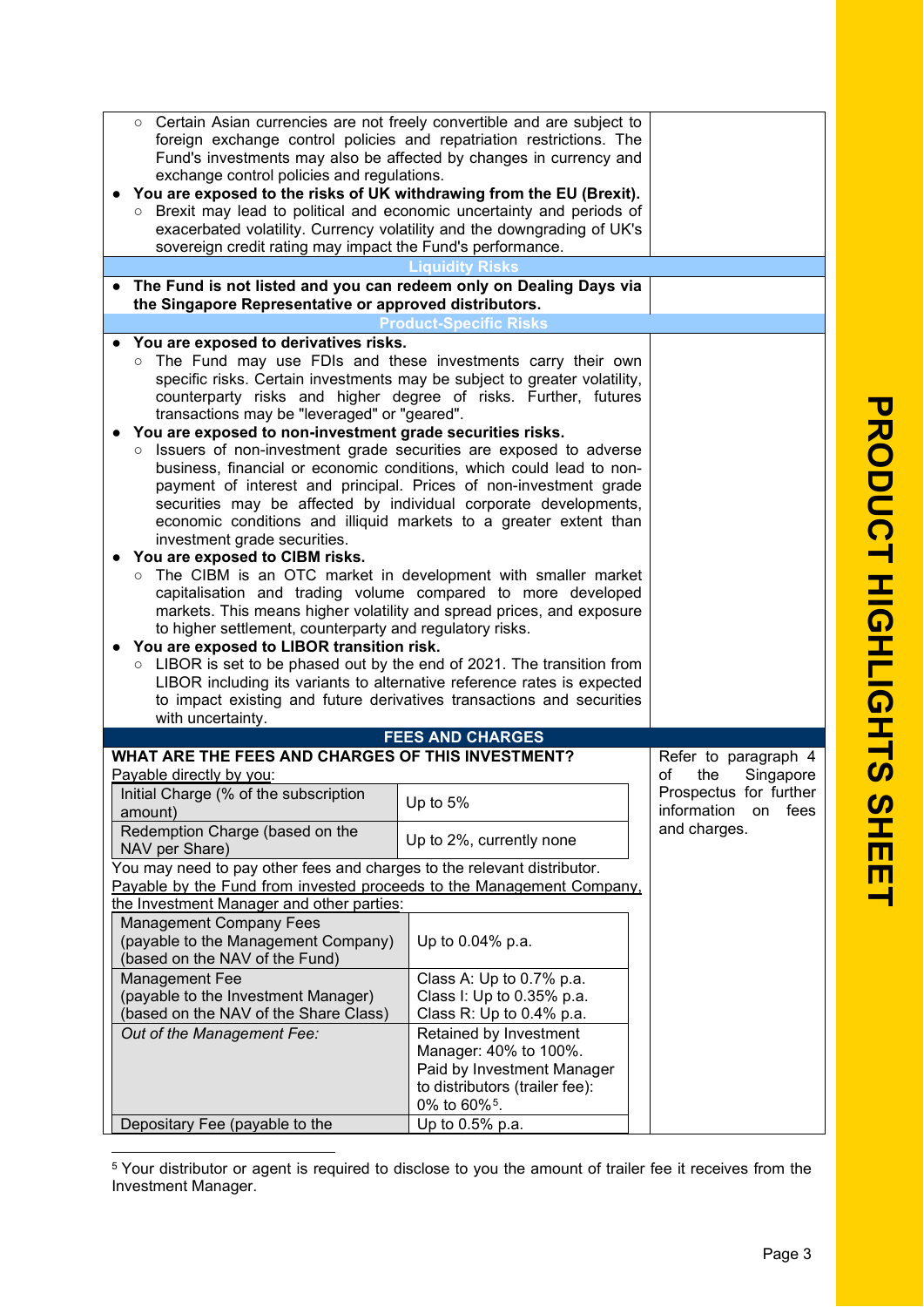| Depositary Bank) (based on the average<br>NAVs of the different Funds of the<br>Company)                                                                                                                                                                                                                                                                                                                                                                                                                                                                                                                                                                                                                                                                                                                                                                                                                                                                                                                                                                                                                                                                                                                                                                                                                                                                                                                                                                                                                                                                                                                                                                                                                                                                                                                                                                                                                                                                                                                                                                                                                                                                                                                                                                                                                                                                                                |  |  |
|-----------------------------------------------------------------------------------------------------------------------------------------------------------------------------------------------------------------------------------------------------------------------------------------------------------------------------------------------------------------------------------------------------------------------------------------------------------------------------------------------------------------------------------------------------------------------------------------------------------------------------------------------------------------------------------------------------------------------------------------------------------------------------------------------------------------------------------------------------------------------------------------------------------------------------------------------------------------------------------------------------------------------------------------------------------------------------------------------------------------------------------------------------------------------------------------------------------------------------------------------------------------------------------------------------------------------------------------------------------------------------------------------------------------------------------------------------------------------------------------------------------------------------------------------------------------------------------------------------------------------------------------------------------------------------------------------------------------------------------------------------------------------------------------------------------------------------------------------------------------------------------------------------------------------------------------------------------------------------------------------------------------------------------------------------------------------------------------------------------------------------------------------------------------------------------------------------------------------------------------------------------------------------------------------------------------------------------------------------------------------------------------|--|--|
| Other fees and expenses may be payable by the Fund.<br><b>VALUATIONS AND EXITING FROM THIS INVESTMENT</b>                                                                                                                                                                                                                                                                                                                                                                                                                                                                                                                                                                                                                                                                                                                                                                                                                                                                                                                                                                                                                                                                                                                                                                                                                                                                                                                                                                                                                                                                                                                                                                                                                                                                                                                                                                                                                                                                                                                                                                                                                                                                                                                                                                                                                                                                               |  |  |
|                                                                                                                                                                                                                                                                                                                                                                                                                                                                                                                                                                                                                                                                                                                                                                                                                                                                                                                                                                                                                                                                                                                                                                                                                                                                                                                                                                                                                                                                                                                                                                                                                                                                                                                                                                                                                                                                                                                                                                                                                                                                                                                                                                                                                                                                                                                                                                                         |  |  |
| <b>HOW OFTEN ARE VALUATIONS AVAILABLE?</b><br>Refer to paragraphs 9<br>11<br>The Fund is valued on each Dealing Day. The price per Share of all Share<br>and<br>of<br>the<br>Classes is quoted on a forward-pricing basis, and is normally available on the<br>Singapore Prospectus<br>website http://www.fullertonfund.com within two (2) Business Days of the<br>for further information<br>actual transaction dates and may also be available on Bloomberg and SIX<br>valuation<br>and<br>on<br>Telekurs. You may also request for the indicative price per Share from the<br>from<br>exiting<br>the<br>Singapore Representative. To counter dilution and protect investors' interest,<br>product.<br>the Fund may apply swing pricing or dilution adjustment of up to 2% of the<br>NAV.<br>HOW CAN YOU EXIT FROM THIS INVESTMENT AND WHAT ARE THE<br>RISKS AND COSTS IN DOING SO?<br>• You can redeem your Shares on any Dealing Day by submitting a written<br>redemption request through the Singapore Representative's approved<br>distributors or other appointed agents.<br>• Redemption proceeds are normally paid in the currency of the relevant<br>Share Class within three (3) Business Days from the Dealing Day on<br>which the redemption request is received and processed by the<br>Administrator.<br>Your redemption price is determined as follows:<br>o If you submit your redemption request by 5pm Singapore time on a<br>Dealing Day, you will be paid a price based on the NAV per Share<br>determined on that Dealing Day.<br>o If you submit your redemption request after 5pm Singapore time on a<br>Dealing Day your request shall be treated as having been received on<br>the next Dealing Day.<br>Redemption requests sent to approved distributors may have an<br>$\circ$<br>earlier dealing cut-off time. Please check with the relevant distributor<br>for details.<br>The net redemption proceeds that you will receive will be the redemption<br>price per Share multiplied by the number of Shares redeemed, less any<br>charges. For example:<br>1,000.00 Shares<br><b>USD 1.000</b><br>USD 1,000.00<br>Your redemption x NAV per Share<br>= Gross redemption<br>proceeds<br>request<br>USD 1,000.00<br><b>USD 20.00</b><br><b>USD 980.00</b><br>Gross redemption<br>Redemption<br>Net redemption<br>$=$<br>proceeds<br>Charge (2%)<br>proceeds |  |  |
| <b>CONTACT INFORMATION</b>                                                                                                                                                                                                                                                                                                                                                                                                                                                                                                                                                                                                                                                                                                                                                                                                                                                                                                                                                                                                                                                                                                                                                                                                                                                                                                                                                                                                                                                                                                                                                                                                                                                                                                                                                                                                                                                                                                                                                                                                                                                                                                                                                                                                                                                                                                                                                              |  |  |
| HOW DO YOU CONTACT US?<br>You may contact the Singapore Representative at:<br>(65) 6808 4688<br>Telephone No:<br>Email<br>info@fullerton.com.sg                                                                                                                                                                                                                                                                                                                                                                                                                                                                                                                                                                                                                                                                                                                                                                                                                                                                                                                                                                                                                                                                                                                                                                                                                                                                                                                                                                                                                                                                                                                                                                                                                                                                                                                                                                                                                                                                                                                                                                                                                                                                                                                                                                                                                                         |  |  |
| <b>APPENDIX: GLOSSARY OF TERMS</b><br>Asian region<br>Asian countries may include but are not limited to                                                                                                                                                                                                                                                                                                                                                                                                                                                                                                                                                                                                                                                                                                                                                                                                                                                                                                                                                                                                                                                                                                                                                                                                                                                                                                                                                                                                                                                                                                                                                                                                                                                                                                                                                                                                                                                                                                                                                                                                                                                                                                                                                                                                                                                                                |  |  |
| China (including the Hong Kong Special Administrative<br>Region and Taiwan), South Korea, India, Thailand,<br>Malaysia,<br>Singapore,<br>Indonesia, the Philippines,<br>Pakistan and Vietnam.                                                                                                                                                                                                                                                                                                                                                                                                                                                                                                                                                                                                                                                                                                                                                                                                                                                                                                                                                                                                                                                                                                                                                                                                                                                                                                                                                                                                                                                                                                                                                                                                                                                                                                                                                                                                                                                                                                                                                                                                                                                                                                                                                                                           |  |  |
| A week day on which banks are normally open for<br><b>Business Day</b><br>business in Luxembourg and Singapore.                                                                                                                                                                                                                                                                                                                                                                                                                                                                                                                                                                                                                                                                                                                                                                                                                                                                                                                                                                                                                                                                                                                                                                                                                                                                                                                                                                                                                                                                                                                                                                                                                                                                                                                                                                                                                                                                                                                                                                                                                                                                                                                                                                                                                                                                         |  |  |
| The China interbank bond market.<br><b>CIBM</b>                                                                                                                                                                                                                                                                                                                                                                                                                                                                                                                                                                                                                                                                                                                                                                                                                                                                                                                                                                                                                                                                                                                                                                                                                                                                                                                                                                                                                                                                                                                                                                                                                                                                                                                                                                                                                                                                                                                                                                                                                                                                                                                                                                                                                                                                                                                                         |  |  |